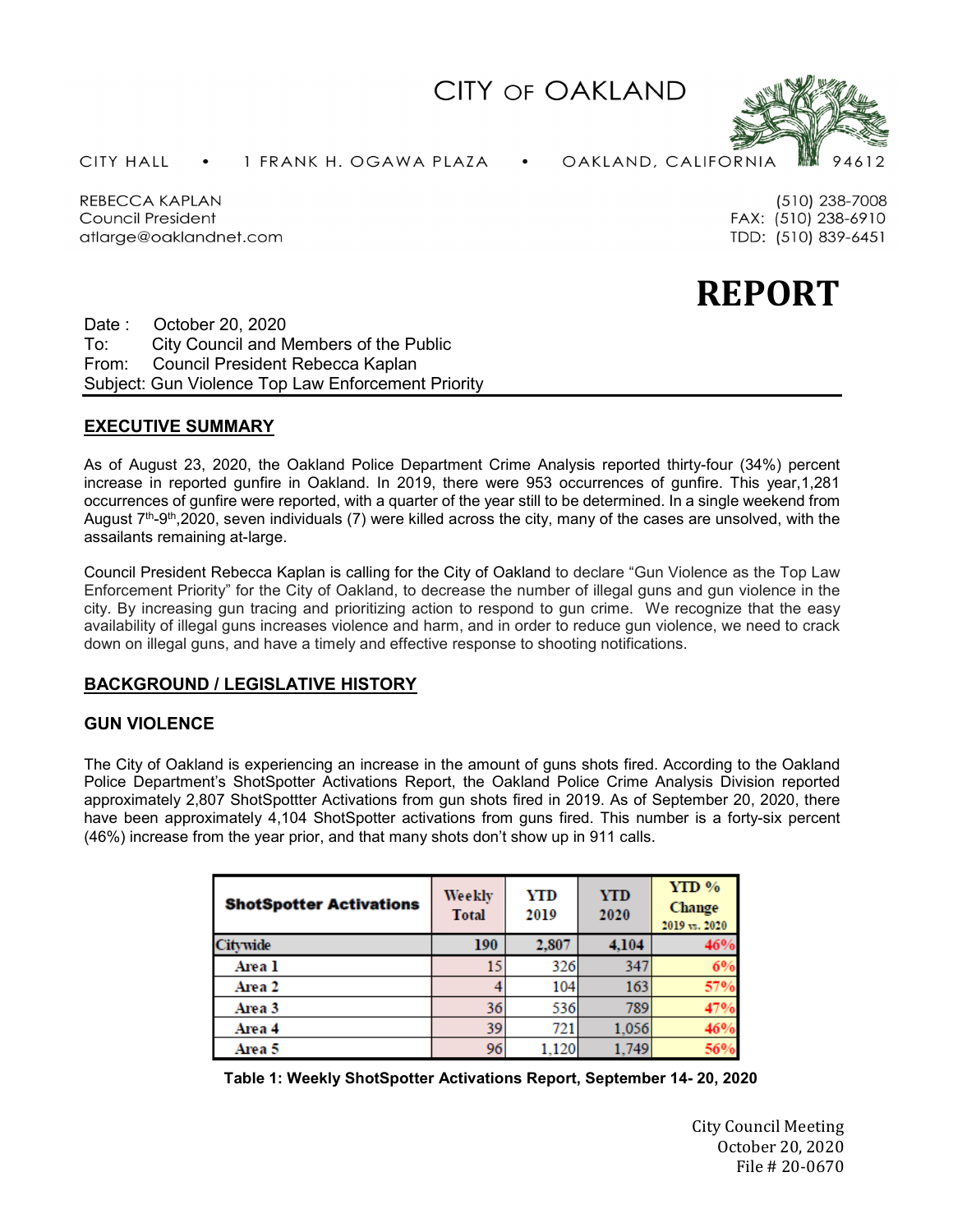In the Crime Analysis Report on September 20, 2020 in Table 2, there were 309 "assaults with a firearm", which represents an increase of 41% from 2019. The crime analysis reported approximately 264 "shootings in an occupied home or vehicle", an increase of 44% from 2019. The crime analysis reported approximately 136 "shootings not from an unoccupied home or vehicle", an increase of 48% from 2019. The crime analysis reported 752 shootings from "negligent discharge of a firearm, a 50% increase from 2019. In total, there have been 1,542 shootings reported, which is a 46% increase from 2019, which totaled 1,051 shootings. To highlight the upward trend, in 2018, there were 756 shootings total shootings reported.

| <b>Citywide</b><br>All totals include attempts except homicides. | Weekly<br><b>Total</b> | YTD<br>2018 | <b>YTD</b><br>2019 | <b>YTD</b><br>2020 | $YTD\%$<br><b>Change</b><br>2019 vs. 2020 | 3-Year<br><b>YTD</b><br>Average | <b>YTD 2020</b><br>$vs. 3-Year$<br><b>YID</b> Average |
|------------------------------------------------------------------|------------------------|-------------|--------------------|--------------------|-------------------------------------------|---------------------------------|-------------------------------------------------------|
| Homicide $-187(a)PC$                                             | 4                      | 50          | 52                 | 66                 | 27%                                       | 56                              | 18%                                                   |
| Homicide – All Other *                                           |                        | $\mathbf o$ | 3                  | 5                  | 67%                                       | 5                               | 7%                                                    |
| Assault with a firearm $- 245(a)(2)PC$                           | 8                      | 193         | 219                | 309                | 41%                                       | 240                             | 29%                                                   |
| Subtotal - $187 + 245(a)(2)$                                     | 12                     | 249         | 274                | 380                | 39%                                       | 301                             | 26%                                                   |
| Shooting occupied home or vehicle $-246PC$                       | 8                      | 169         | 183                | 264                | 44%                                       | 205                             | 29%                                                   |
| Shooting unoccupied home or vehicle $-247(b)PC$                  | 5                      | 53          | 92                 | 136                | 48%                                       | 94                              | 45%                                                   |
| Subtotal - 187 + 245(a)(2) + 246 + 247(b)                        | 25                     | 471         | 549                | 780                | 42%                                       | 600                             | 30%                                                   |
| Negligent discharge of a firearm - 246.3PC                       | 38                     | 285         | 502                | 752                | 50%                                       | 513                             | 47%                                                   |
| <b>Grand Total</b>                                               | 63                     | 756         | 1,051              | 1,532              | 46%                                       | 1.113                           | 38%                                                   |

**Table 2: Weekly ShotSpotter Activations Report, September 14- 20, 2020**

## **GUN TRACING**

Currently, there is a grave need for an effective and robust gun tracing program to curb the amount of gun violence and reduce the number of illegal guns on the streets. Table 3 shows the total number of guns traced by OPD.

| <b>TYPE</b>            | 2017  | 2018 | 2019 |
|------------------------|-------|------|------|
| Handgun                | 1,071 | 746  | 602  |
| <b>Rifle</b>           | 895   | 85   | 65   |
| Shotgun                | 102   | 57   | 40   |
| <b>Machine Gun</b>     | 2     | 0    | O    |
| <b>Partial Firearm</b> | 8     | 7    | 4    |

 **Table 3: Guns Recovered from Gun Tracing**

On March 15, 2019, the City Administrator submitted an Informational Report on OPD Gun Crime Strategy and Gun Tracing Report, requested by Council President Rebecca Kaplan. Council President Kaplan has been a consistent advocate for increased efforts around gun and shell tracing. She fought for the funding to acquire the gun and shell tracing equipment. She understands that gun tracing is essential to shutting down sources of illegal guns on Oakland's streets.

> City Council Meeting October 20, 2020 File # 20-0670